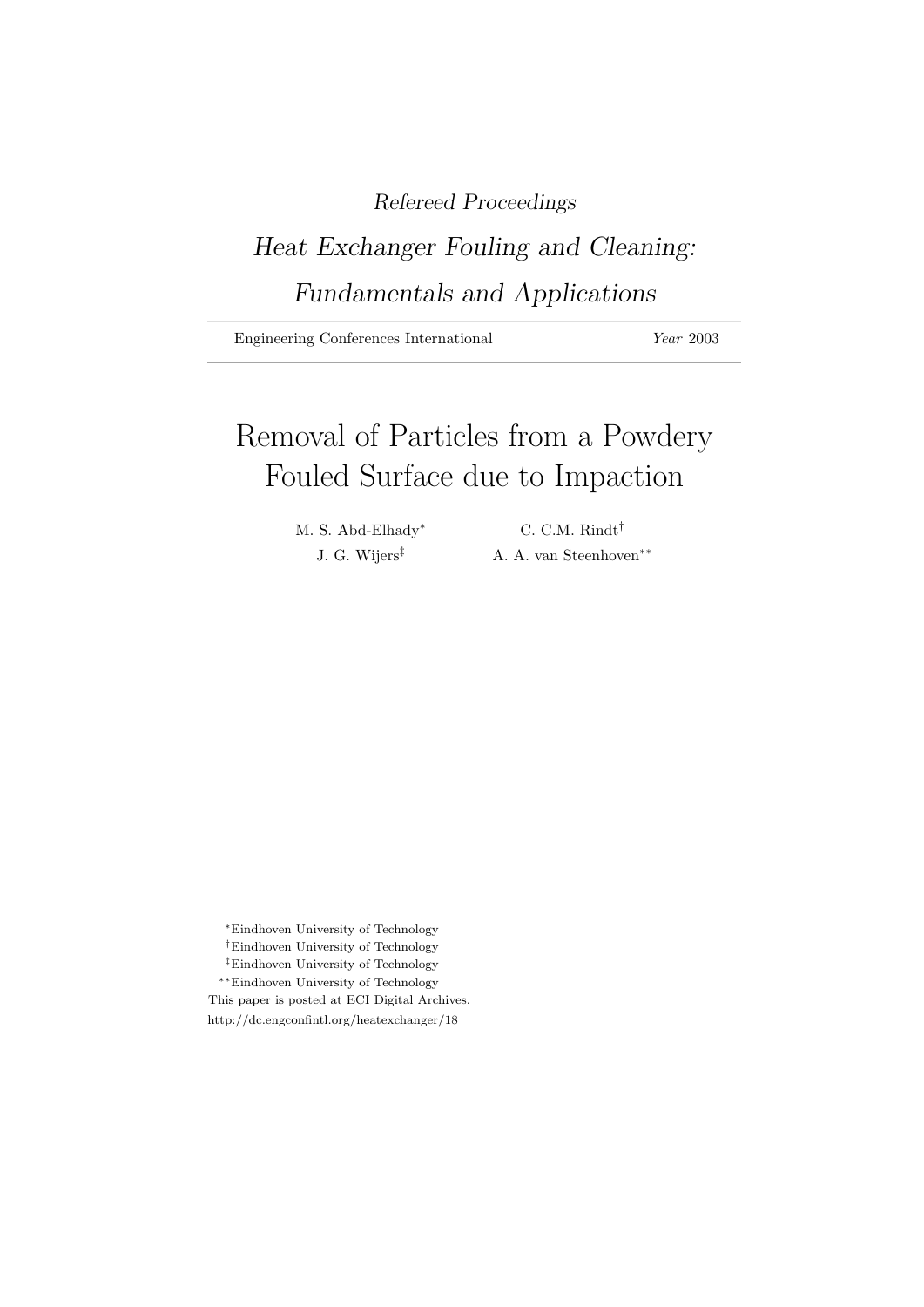# REMOVAL OF PARTICLES FROM A POWDERY FOULED SURFACE DUE TO IMPACTION

M.S. Abd-Elhady<sup>1,\*</sup>, C.C.M. Rindt<sup>1</sup>, J.G. Wijers<sup>2</sup> and A.A. van Steenhoven<sup>1</sup>

<sup>1</sup> Department of Mechanical Engineering, Eindhoven University of Technology, P.O. Box 513, 5600 MB Eindhoven, The Netherlands. E-mail: m.s.abdelhady@tue.nl, \*Corresponding author.  $^2$  Department of Chemical Engineering, Eindhoven University of Technology, P.O. Box 513, 5600 MB Eindhoven, The Netherlands.

# **ABSTRACT**

Particulate fouling is defined as the unwanted deposition of particles on heat exchange surfaces. The fouling layer reduces the heat transfer rate and leads to inefficient operation. The net fouling rate is the result of the difference between the deposition rate and the removal rate of particles. One of the mechanisms that contribute to the removal of particles from powdery fouled surfaces is the collision of an incident particle with the fouled surface. In the present study, removal of particles from powdery fouled surfaces due to an incident particle impact is studied numerically and experimentally.

A numerical model is developed to study the interaction of an incident particle with a bed of particles. The numerical model is based on the molecular dynamic theory of granular matter. The numerical model is tested for an incident copper particle hitting a bed of particles at different impact speeds. The numerical results are verified experimentally. An experimental setup has been built to study the removal of particles from powdery fouling layers due to an incident particle impact. It is shown that depending on the impact speed, zero, one, two or three particles are ejected from the powdery layer. By comparing the numerical results with the experimental measurements it is shown that the numerical results fit in the measured range of impact mentioned above. The numerical model will be used further to characterize the removal of particles from powdery fouling layers as function of particle size, material, incident particle impact speed and the bed of particles porosity.

# **INTRODUCTION**

Fouling of heat transfer surfaces introduces a major uncertainty into the design and operation of heat exchange equipment. The first derivation of a fouling model was by Kern and Seaton (1959) who made the important suggestion that the net fouling rate was the result of the difference between the deposition rate and the removal rate. Attention has been given to the deposition of particles (see, e.g. Abuzeid et al, 1992 and van Beek, 2001) but hardly to removal of particles. Samples of fouling layers were taken from a Dutch waste incineration boiler (van Beek et al., 2001). The layers on the tube bundle of the superheater are thick and sintered whereas the layers on the tube bundle of the economizer are found to be thin and powdery. In this paper, removal of particles from powdery fouled surfaces due to an incident particle impact is studied numerically and experimentally.

In the present study a numerical model is developed to study the interaction of an incident particle with a bed of particles. The numerical model is based on elastic (Hertz, 1896) and plastic deformations (Johnson, 1987) between two particles in contact. These models are used to calculate the particle motion of the bed particles. The numerical model is tested for an incident copper particle hitting a bed of copper particles at impact speeds of 0.2 and 0.6 m/s. An experimental setup has been built to study the removal of particles from powdery fouling layers due to an incident particle impact. A set of experiments is done to study the influence of the impact speed on the removal of particles from powdery layers. A comparison is made between the numerical model results and the experiments.

# **NUMERICAL MODEL**

The numerical model developed is based on molecular dynamic theory of granular matter (Duran, 2000). In this model rotational motion of particles is not taken into account. Particle displacement and velocity are calculated explicitly through a given time step  $\Delta t$ ,

$$
\vec{x} = \vec{x}_\circ + \vec{v}_\circ \Delta t \tag{1}
$$

$$
\vec{v} = \vec{v}_o + \vec{v}_o \Delta t \tag{2}
$$

where the subscript (o) denotes the initial value and the superscript () denotes a time derivative.  $\vec{x}$  and  $\vec{v}$  are the position and velocity vectors of the concerned particle, respectively. If two particles approach each other such that Ian overlap (deformation) occurs between the particles, a contact force is developed. The contact force is divided into a normal force  $\vec{F}_{cn}$ , and a tangential force  $\vec{F}_{ct}$ , fig. 1. If the overlap between the particles does not exceed the elastic yield limit y (Mavko et al, 1988 and Rogers et al, 1984) of the interacting particles, an elastic normal contact force is developed which is given by the Hertz equation: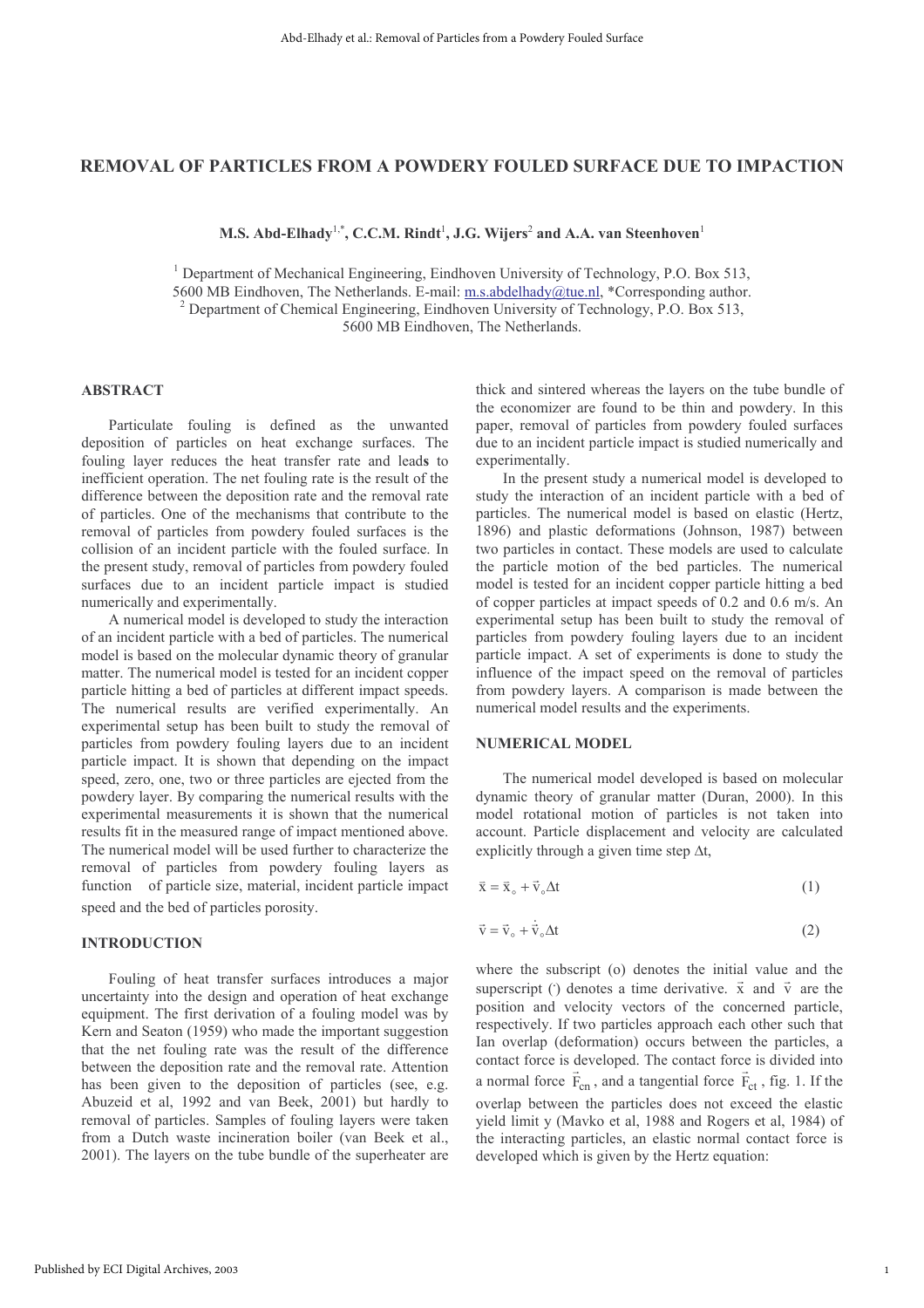$$
\vec{F}_{cn} = \left| k \delta^{\frac{3}{2}} \right| \vec{n} \,. \tag{3}
$$

The normal unit vector  $\vec{n}$  is defined in fig. 1 and is given by:

$$
\vec{n} = \frac{\vec{x}_2 - \vec{x}_1}{|\vec{x}_2 - \vec{x}_1|}
$$
 (4)

with  $\vec{x}_1$  and  $\vec{x}_2$  the position vectors of the interacting particles.  $\delta$  is the overlap between the interacting particles as shown in fig. 2 and k is equal to:



Fig. 1 Contact forces between particles during contact.

$$
k = \frac{4}{3} E^* (R^*)^{\frac{1}{2}}
$$
 (5)

with  $R^*$  the reduced radius equal to:

$$
R^* = \frac{R_1 R_2}{R_1 + R_2}
$$
 (6)

 $R_1$  and  $R_2$  are the radii of particles 1 and 2, respectively. E<sup>\*</sup> is a material parameter defined by:

$$
\frac{1}{E^*} = \frac{1 - \sigma_1^2}{E_1} + \frac{1 - \sigma_2^2}{E_2}.
$$
 (7)

where  $\sigma_i$  is the Poisson ratio and  $E_i$  the Young's modulus of particle i. The elastic deformation limit  $\delta_{el}$  and the elastic limiting force  $F_{el}$  are given by the Hertz theory to be equal  $\alpha$ :

$$
\delta_{\rm el} = \left(\frac{\pi}{2}\right)^2 \frac{\rm R^* y^2}{\rm E^{*2}}\tag{8}
$$



Fig. 2 Interpenetration of two spheres during frontal collision.

 $\mathfrak{D}$ 

If the overlap between the interacting particles exceeds the elastic deformation limit  $\delta_{el}$  of the interacting particles' material, plastic deformations occur and the normal contact force in that case is different from the one calculated with the Hertz equation. The contact force in case of plastic deformation is given by Johnson (1987):

$$
\vec{F}_{cn} = \left| F_{el} + F_p \right| \vec{n} \tag{10}
$$

where  $F_p$  is equal to:

$$
F_p = \pi R^* y (\delta - \delta_{el}). \tag{11}
$$

When particles get in contact an adhesion force appears acting in the normal direction. The adhesion force is given by Johnson et. al. (1971) to be equal to:

$$
\vec{F}_{\text{adh}} = \frac{3}{2} \pi R^* \Gamma | \vec{n} \tag{12}
$$

with  $\Gamma$  the surface energy between the interacting particles. The tangential force  $\vec{F}_{ct}$  due to the normal force is equal to:

$$
\vec{F}_{ct} = -\mu |F_{cn} + F_{adh}|\vec{t}
$$
\n(13)

where  $\mu$  is the coefficient of friction and  $\vec{t}$  is the unit vector in the tangential direction.

Due to the interaction between an incident particle and a bed of particles, interpenetration occurs causing contact forces to develop. The contact forces can be calculated using equations  $3$ , 10, 12 and 13. The contact forces influence the velocity of the particles. According to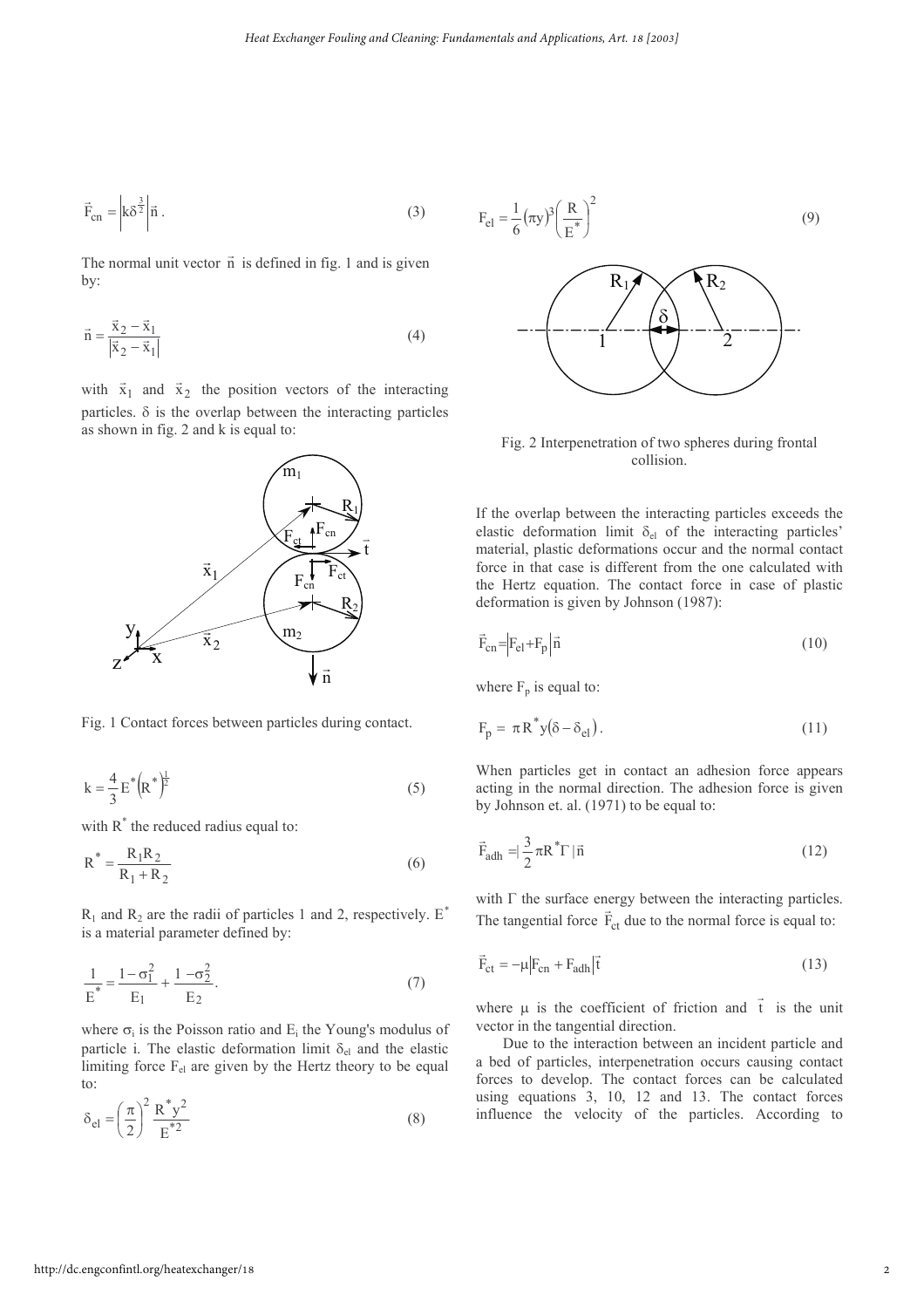Newton's second law, the change in the particle translational velocity is equal to:

$$
\dot{\vec{v}} = \vec{F} / m + \vec{g}
$$
 (14)

where  $\dot{\vec{v}}$  is the acceleration of the particle, m is the particle mass,  $\vec{F}$  is the sum of forces acting on the particle and  $\vec{g}$  is the gravity acceleration vector. The new positions and velocities for the particles after a certain time step  $\Delta t$  are calculated explicitly by equations 1 and 2 respectively. To follow the particles' motion for a certain period of time t, the previous procedure is repeated several time steps for all the interacting particles until the final simulation time T is reached. The cycle of calculations is shown in fig. 3.



Fig. 3 A Flow-chart of the numerical model.

The model has been run for two cases. In the first case an incident spherical bronze particle at a speed of 0.2 m/s hits a bed of particles. In the second case the incident bronze particle speed is 0.6 m/s. The bed's particles and the incident particle are made from the same material and of a

diameter equal to  $54 \mu m$ . The bed of particles contains 1000 particles arranged in a cubic lattice  $10 \times 10 \times 10$  as shown in fig. 4. A time step of  $1E-12$  s has been used in both cases.



Fig. 4 The bed of particles and the incident particle at the beginning of a simulation. The bed consists of 1000 particles, arranged in a cubic lattice  $10 \times 10 \times 10$ .

#### **Preliminary Numerical Results**

Simulation results of the above mentioned two cases are shown in fig. 5. Fig. 5 shows the incident particle displacement with respect to time for both cases. During approach, the incident particle dives into the bed till all its kinetic energy is absorbed into elastic and plastic deformation. At the end of the approach phase the elastic energy stored in the form of elastic deformation is recovered and the particle starts to rebound, this is known as the restitution phase. For the first case, the ejection speed of the incident particle is so small that the particle falls back to the bed's surface due to gravity very fast. For the second case the particle ejection speed is high that it continues ejection out of the surface.

#### EXPERIMENTAL WORK

An experimental setup has been built to study removal of particles due to an incident particle impact. The setup consists of a vacuumed column in which particles impact on a well-defined surface. The impact of the particles is recorded using a digital camera system. A pulsated light sheet illuminates the particle several times in one camera image. For each particle the impact velocity is determined from the average distance between two successive illuminations (blobs) and the rate of pulsation of the laser sheet. Further details about the measurement procedure and analysis can be found in van Beek (2001). At the bottom of the column, the powdery layer is installed on an object table. With this object table the surface on which the particles impact can be rotated in a vertical plane to investigate the influence of the impact angle. Fig. 6 shows the experimental setup and a typical recorded image.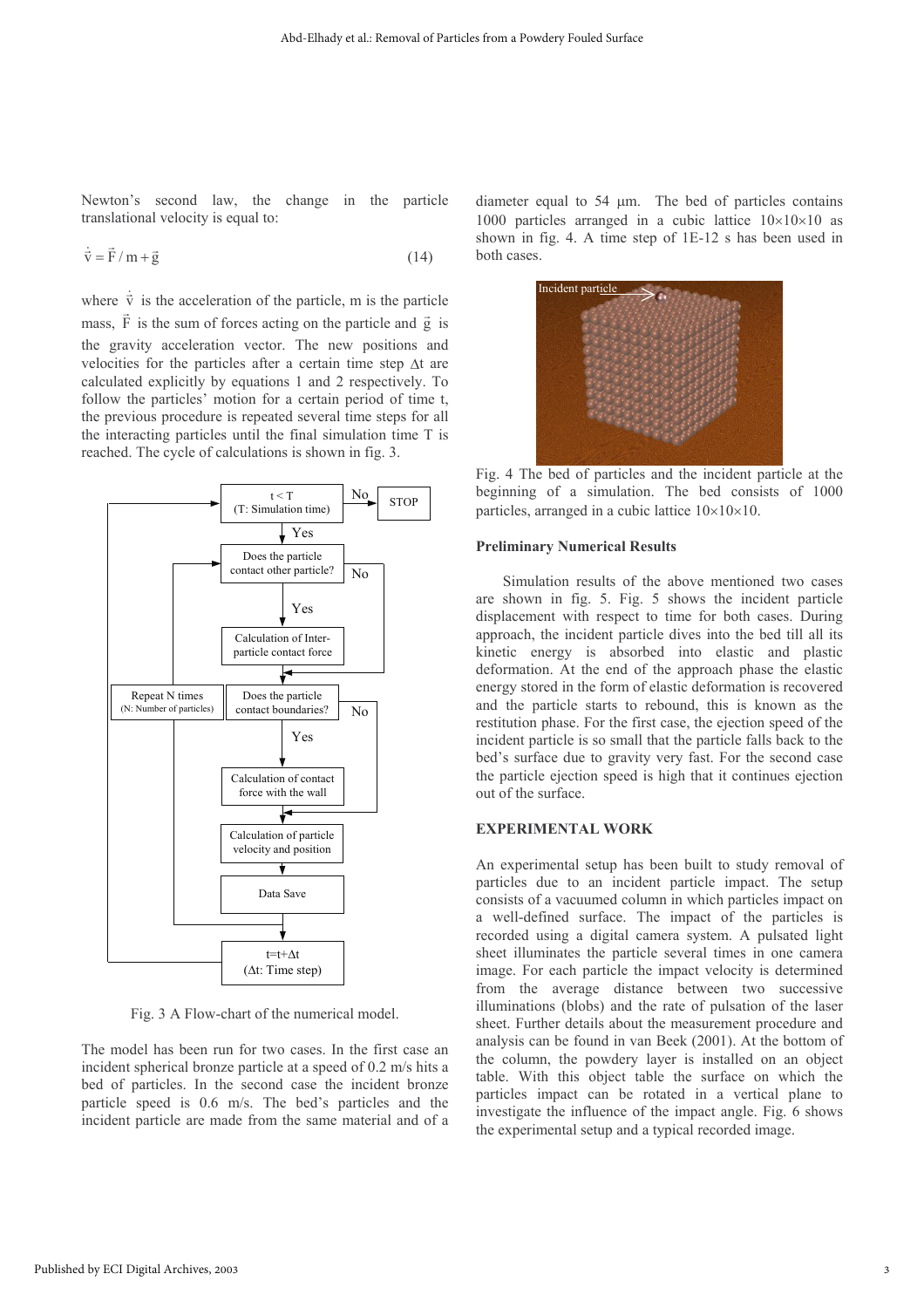

**Time (s)**

Fig. 5 Vertical displacement versus time for the incoming particle for two impact speeds



Fig. 6 The experimental set-up (top) and a typical recorded image (bottom).

#### **Sample Preparation**

A powdery layer is prepared from spherical bronze particles of average diameter of  $55 \mu m$ . The standard deviation of the particles size distribution from the average is  $6 \mu m$ . The porosity of the layer is adjusted to be equal to 0.48. Figure 7 shows a schematic of the press and the preparation steps taken to prepare the porous powdery layer. A certain mass m of powder is poured into the press cavity. The powder is pressed to a final volume V. The average porosity  $P$  of the prepared tablet is determined from the following equation:

$$
P = 1 - \frac{(m/V)}{\rho_p} \tag{15}
$$

where  $\rho_p$  is the density of the layer's particles. By changing the amount of powder pressed for constant volume, the porosity of the formed tablet can be changed. The amount of mass m pressed is measured with an accuracy of  $\pm$  0.001 grams while the final volume V of the press is measured with an accuracy of  $\pm 1E$ -6 m<sup>3</sup>. An error analysis shows that the uncertainty in the calculated porosity by using Eq. 15 is  $\pm$  0.001.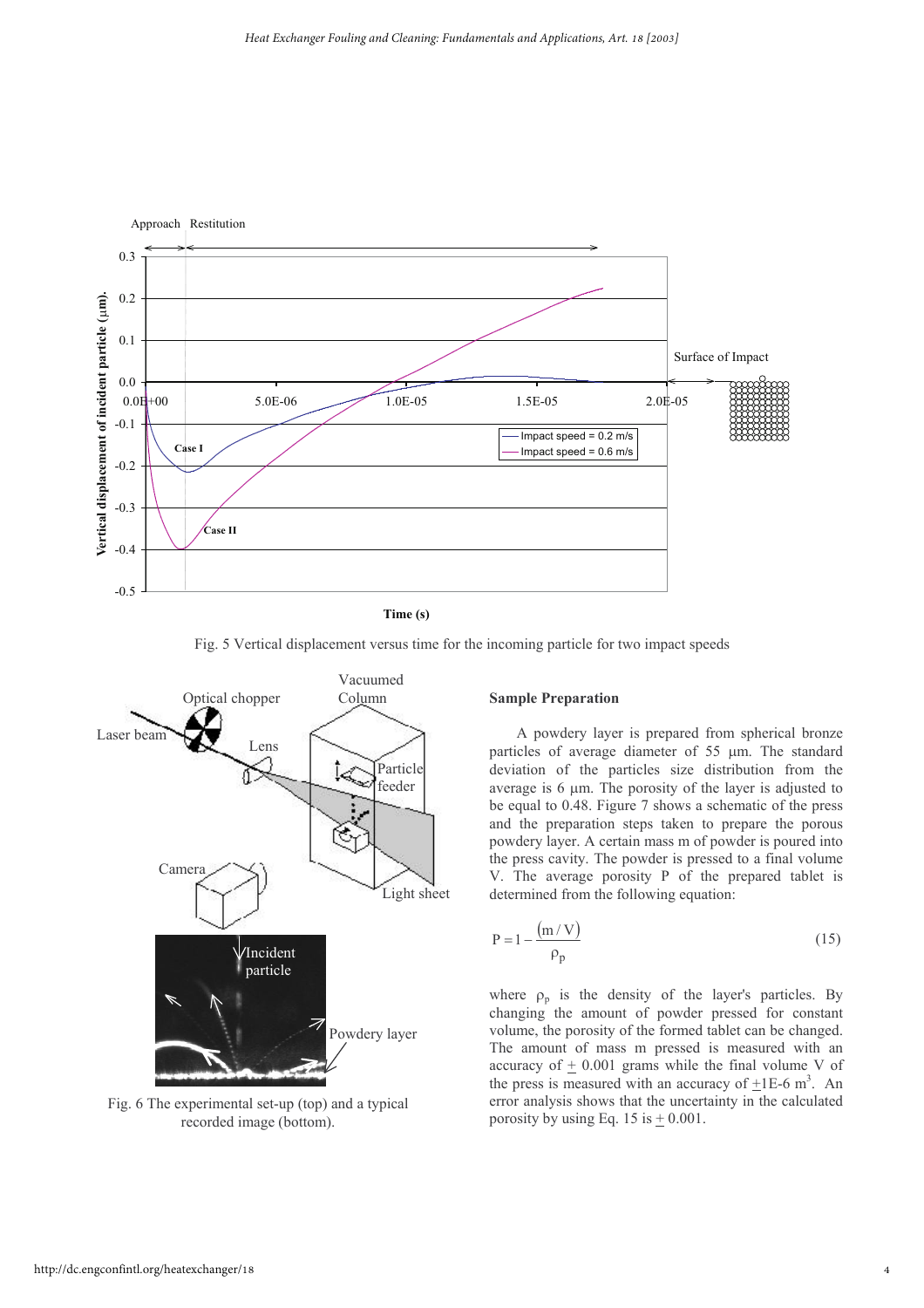

Fig. 7 A schematic diagram showing the steps of preparation for the powdery layers used. Top: Insertion of powder into the press. Bottom: Powder after pressing.

#### **Experimental Procedure**

The objective of the experiment is to determine the number of particles, which evolves from a powdery layer as function of an incident particle impact speed. The prepared powdery layer is installed on the table in the vacuum column. Spherical bronze particles of average diameter 54  $\mu$ m, similar to the bed's particles are dropped on the powdery layer. Varying the height of drop (height of the vacuum column) can vary the incident speed. The impact speed of the incident particle is varied from 0.1 to 2 m/s. The impact speed, impact angle and the number of particles that evolves due to impact are measured.

#### EXPERIMENTAL RESULTS

Figures 8.a to 8.d show typical recorded images of particles ejecting from a powdery layer as function of the incident particle impact speed. It is shown that as the impact speed increases more particles are ejected from the powdery layer.



Fig. 8.c

Fig. 8 a) Impact speed is  $0.2 \text{ m/s}$ . No particles evolve. b) Impact speed is 0.5 m/s. One particle evolves. c) Impact speed is 1.3 m/s. Two particles evolve. d) Impact speed is 2 m/s. Three particles evolve.

Figures 9.a to 9.c shows the variation of impact speed with the number of particles ejected. From Fig. 9.a it can be concluded that an incident bronze particle of diameter 55 µm hitting a bed of particle of the same material and porosity  $0.48$  at a speed of  $0.24$  m/s will stick to the bed. If the impact speed increases to  $0.52$  m/s the particle will rebound from the surface, fig. 9.b. If the particle speed goes higher to 1.27 m/s, the incident particle will rebound from the surface and in the mean time it ejects another particle from the surface, fig. 9.c. If the speed increases to  $1.73$  m/s, the incident particle rebounds and ejects two particles from the surface, fig. 9.d.

It can be also concluded from figures 9.a to 9.c that there is a range of impact speeds at which the same number of particles is ejected from the powdery layer.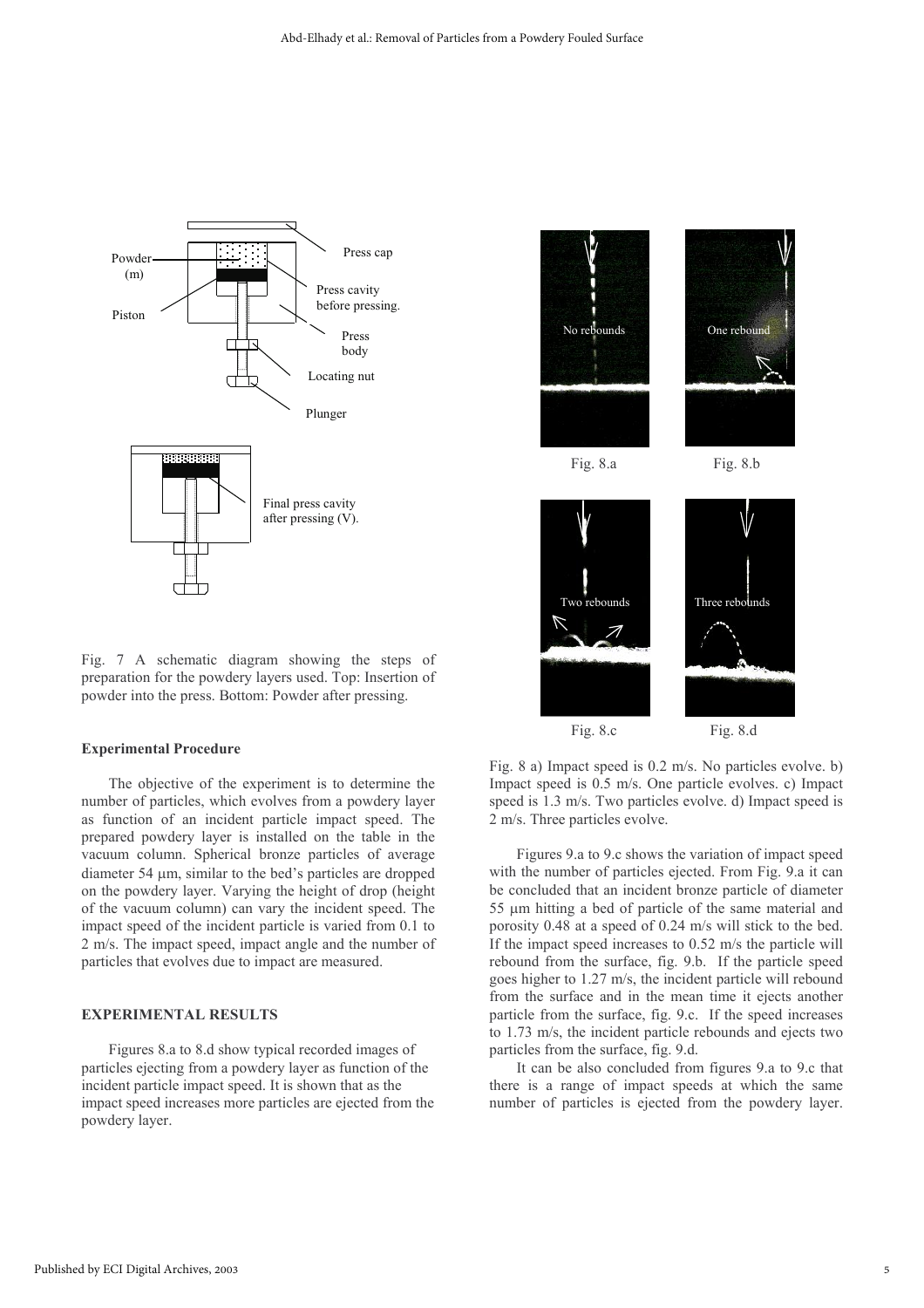

Fig. 9.a No particles are ejected from the fouling layer. (Average speed =  $0.24$  m/s and S.D. =  $0.07$  m/s) (Avera



Fig. 9.c Two particles are ejected from the fouling layer. (Average speed =  $1.27$  m/s and S.D. =  $0.23$  m/s) layer.



Fig. 9.b One particle is ejected from the fouling layer. (Average speed =  $0.52$  m/s and S.D. =  $0.22$  m/s)



Fig. 9.d. Three particles are ejected from the powdery  $\therefore$  (Average speed =1.73 m/s and S.D. = 0.17 m/s)



Fig. 10 Number of particles ejected versus impact speed